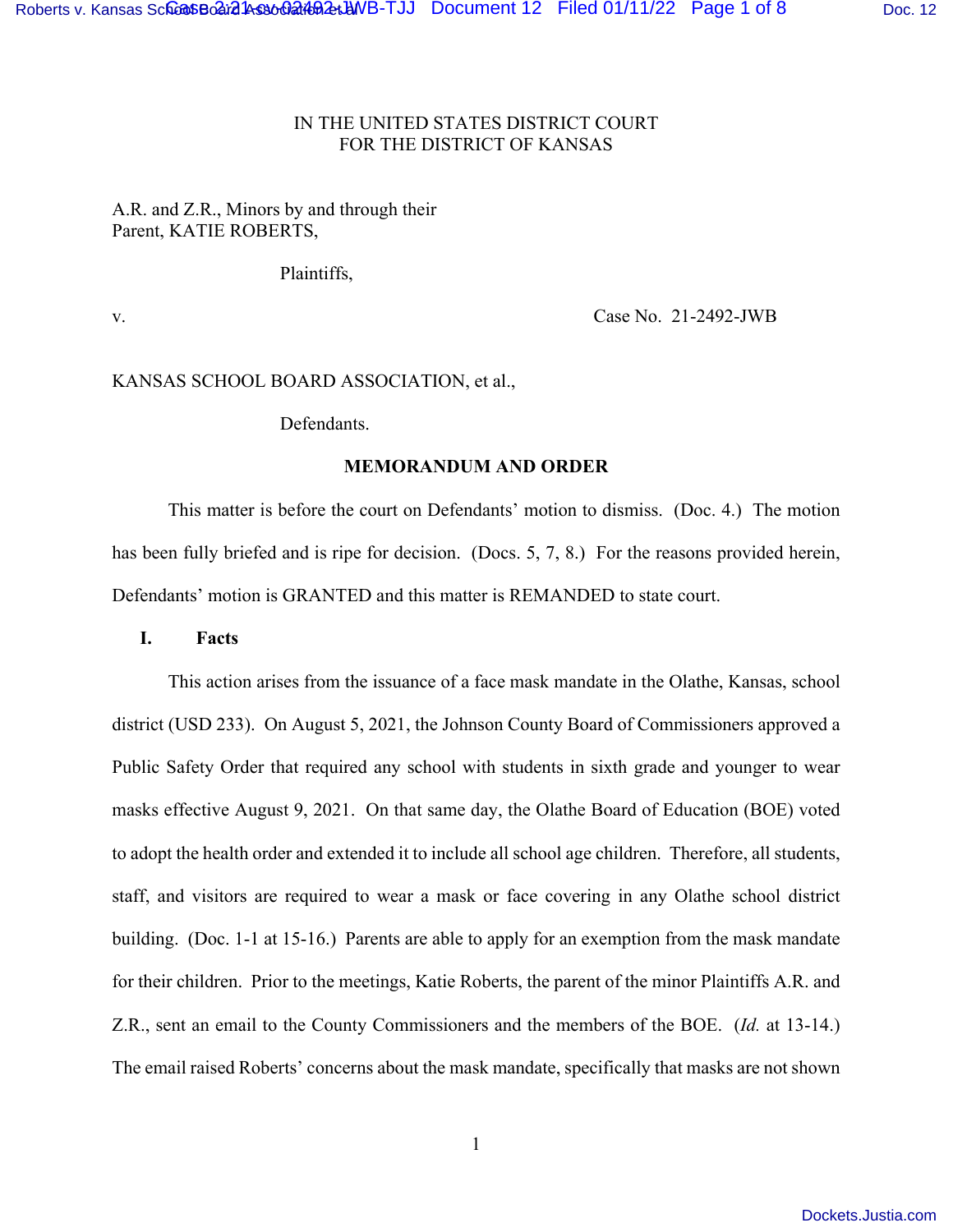#### Case 2:21-cv-02492-JWB-TJJ Document 12 Filed 01/11/22 Page 2 of 8

to be effective against the COVID-19 virus and that she was concerned about the medical risks to her children from being required to wear a mask for an extended period of time. Roberts did not receive a response to her email.

 As a result of the mask mandate, on September 29, 2021, Roberts filed suit in Johnson County, Kansas, District Court on behalf of her children, A.R. and Z.R. The claims in the complaint are made against the Olathe BOE, Dr. Brent Yeager, in his individual capacity and in his official capacity as Superintendent of the Olathe School District, and all individual members of the BOE in their individual and official capacities. (Doc. 1-1.) The complaint alleges four counts: 1) a claim under 42 U.S.C. § 1983 based on a violation of Plaintiffs' procedural due process rights in adopting the mask mandate without an opportunity to be heard; 2) a claim under § 1983 based on a violation of Plaintiffs' substantive due process right to a public education and an education in a safe and healthy environment; 3) a violation of Plaintiffs' unenumerated rights under the 9th Amendment and Article 1, § 20 of the Kansas Constitution in adopting the mask mandate; and 4) a violation of 5 U.S.C. § 3331 against all individual Defendants except Dr. Yeager for violating their oaths of office in voting to adopt the mask mandate. (Doc. 1-1 at 23-27.)

 In the complaint, Roberts states that she is bringing the suit on behalf of her children, A.R. and Z.R., who attend schools in the Olathe School District. The complaint alleges that they have been harmed "and continue to be irreparably harmed by these unlawful acts, including by suffering an overall possible simultaneous drop in oxygen saturation of the blood and increase in carbon dioxide, which contributes to an increased noradrenergic stress response, with heart rate increase and respiratory rate increase and, in some cases, a significant blood pressure increase." (*Id.* at ¶ 63.) The complaint contains an affidavit by Stephen E. Petty, an Industrial Hygienist, regarding the effectiveness and potential health risks of wearing masks. (Doc. 1-1 ¶ 52; Exh. W.) Roberts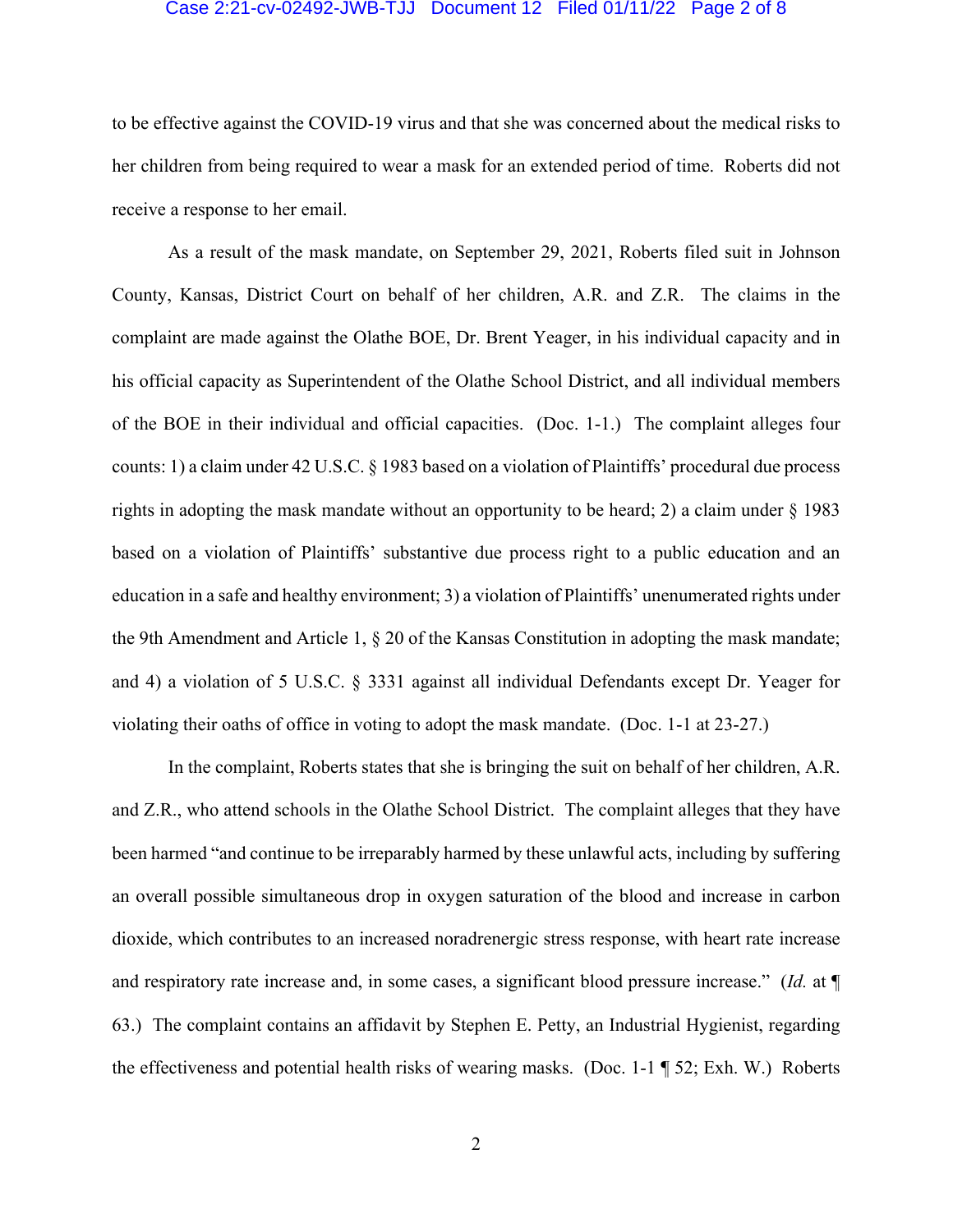### Case 2:21-cv-02492-JWB-TJJ Document 12 Filed 01/11/22 Page 3 of 8

also alleges that she is aggrieved by the "immediate and irreparable injury, loss, and damage suffered by minor children because minor children are required to wear a mask pursuant to the mask mandate, which is not only unsupported by science, but which also results in the possible resulting measurable drop in oxygen saturation of the blood on one hand and the increase in carbon dioxide on the other...." (*Id.* at ¶ 54.)

 Roberts is proceeding pro se in this action. Roberts has not obtained counsel to represent her or her children. After filing the complaint in state court, this action was later removed by Defendants. (Doc. 1.) The parties do not dispute that Roberts obtained an exemption to the mask mandate for her children on October 5, 2021. (Docs. 5 at 7, Exh. C; 7 at 2.)

 Defendants now move to dismiss this action on the basis that Roberts cannot bring claims on behalf of her children without counsel, that Plaintiffs have not alleged that they suffered an actual injury, and that Plaintiffs have failed to demonstrate the existence and violation of a protectible property or liberty interest.<sup>1</sup>

## **II. Standard**

In order to withstand a motion to dismiss for failure to state a claim under Rule  $12(b)(6)$ , a complaint must contain enough allegations of fact to state a claim to relief that is plausible on its face. *Robbins v. Oklahoma*, 519 F.3d 1242, 1247 (10th Cir. 2008) (citing *Bell Atl. Corp. v. Twombly*, 550 U.S. 544 (2007)). All well-pleaded facts and the reasonable inferences derived from those facts are viewed in the light most favorable to Plaintiff. *Archuleta v. Wagner*, 523 F.3d 1278,

<sup>&</sup>lt;sup>1</sup> After Defendants filed a reply brief, Plaintiffs filed a sur-reply without leave of court. (Doc. 9.) Defendants have moved to strike the sur-reply and Plaintiff has not filed a response to this motion and the time for doing so has passed. (Doc. 10.) Under D. Kan. Rule 7.1(c), briefing on motions is limited to the motion (with memorandum in support), a response, and a reply. A sur-reply is permitted with leave of court and after good cause is shown. *Ambac Assurance Corp. v. Fort Leavenworth Frontier Heritage Cmtys., II, LLC*, No. 15-CV-9596-DDC-JPO, 2017 WL 1035953, at \*1 (D. Kan. Mar. 17, 2017). Here, after being presented with the motion to strike, Plaintiff has failed to respond and offer a basis for the court to consider her sur-reply. Therefore, the court declines to consider the sur-reply and grants Defendants' motion to strike.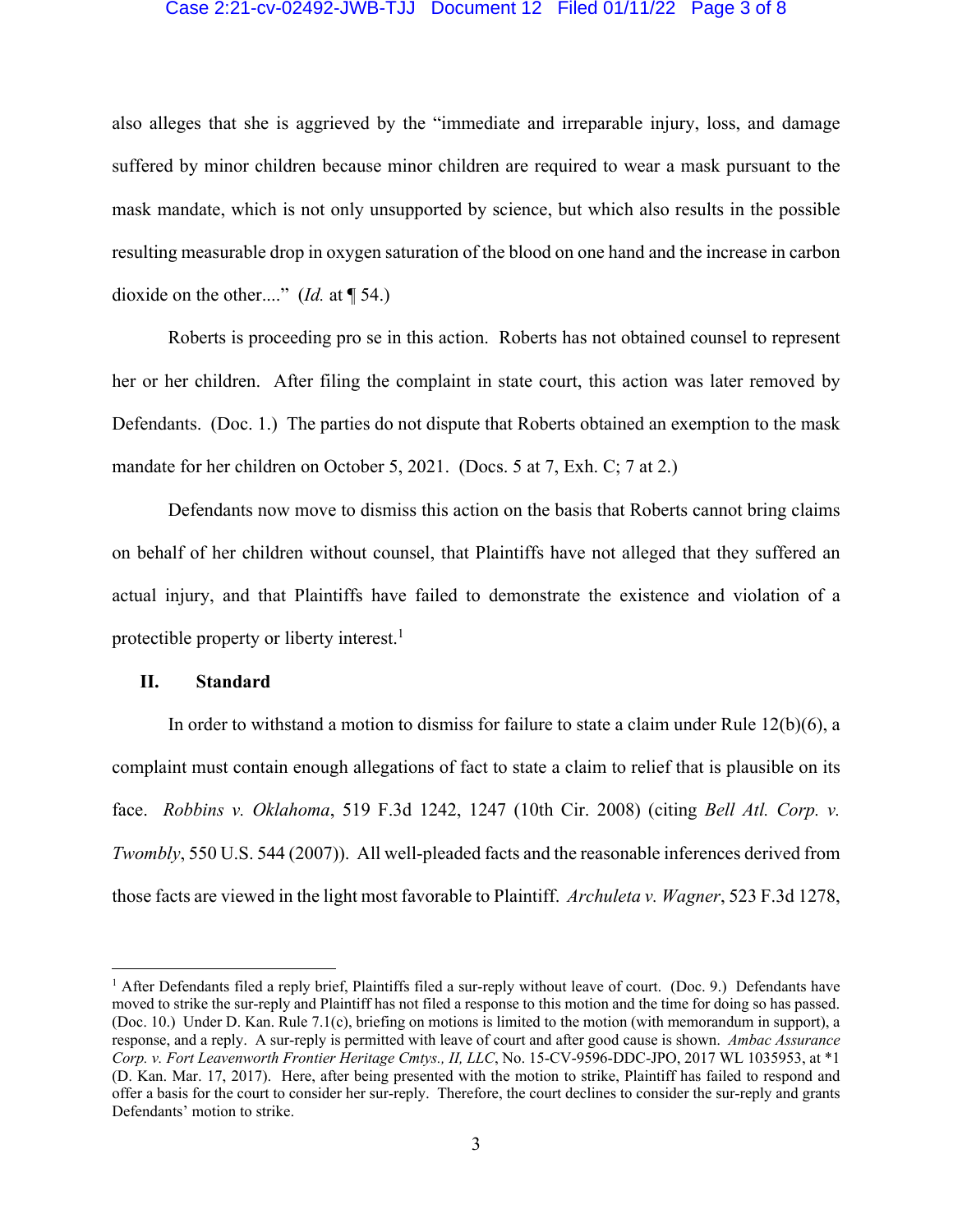#### Case 2:21-cv-02492-JWB-TJJ Document 12 Filed 01/11/22 Page 4 of 8

1283 (10th Cir. 2008). Conclusory allegations, however, have no bearing upon the court's consideration. *Shero v. City of Grove, Okla*., 510 F.3d 1196, 1200 (10th Cir. 2007).

## **III. Analysis**

 Defendants initially assert that this action must be dismissed because Roberts is not represented by counsel and, therefore, cannot appear pro se with respect to the claims brought on behalf of her children. Here, Plaintiff Roberts is proceeding pro se. A plaintiff proceeding pro se in federal court cannot assert the constitutional claims of others. *Meeker v. Kercher*, 782 F.2d 153, 154 (10th Cir. 1986). This applies to a parent attempting to raise a claim on behalf of a minor child. *Id.* "[U]nder Fed. R. Civ. P. 17(c) and 28 U.S.C. § 1654, a minor child cannot bring suit through a parent acting as next friend if the parent is not represented by an attorney." *Meeker*, 782 F.2d at 154; *see also Johns v. County of San Diego*, 114 F.3d 874, 877 (9th Cir. 1997) ("a parent or guardian cannot bring an action on behalf of a minor child without retaining a lawyer"); *FuQua v. Massey*, 615 F. App'x 611, 612 (11th Cir. 2015) ("[W]e have held that parents who are not attorneys may not bring a pro se action on their child's behalf.")(citations omitted). This rule "protects the legal interests of minors and prevents non-licensed persons from appearing as attorneys on behalf of others." *See Heffington v. Derby Unif. Sch. Dist. 260*, No. 2011 WL 5149257, \*2 (D. Kan. Oct. 28, 2011).

 In opposition, Roberts cites to K.S.A. 38-141 for the proposition that Kansas law allows her to represent her children in this action. This statute was enacted as part of the Juvenile Justice Reform Act of 1996. Kan. L. 1996 Ch. 229 § 159. That section provides, in relevant part,

(b) It shall be the public policy of this state that parents shall retain the fundamental right to exercise primary control over the care and upbringing of their children in their charge. It is further the public policy of this state that children shall have the right to protection from abuse and neglect.

. . . .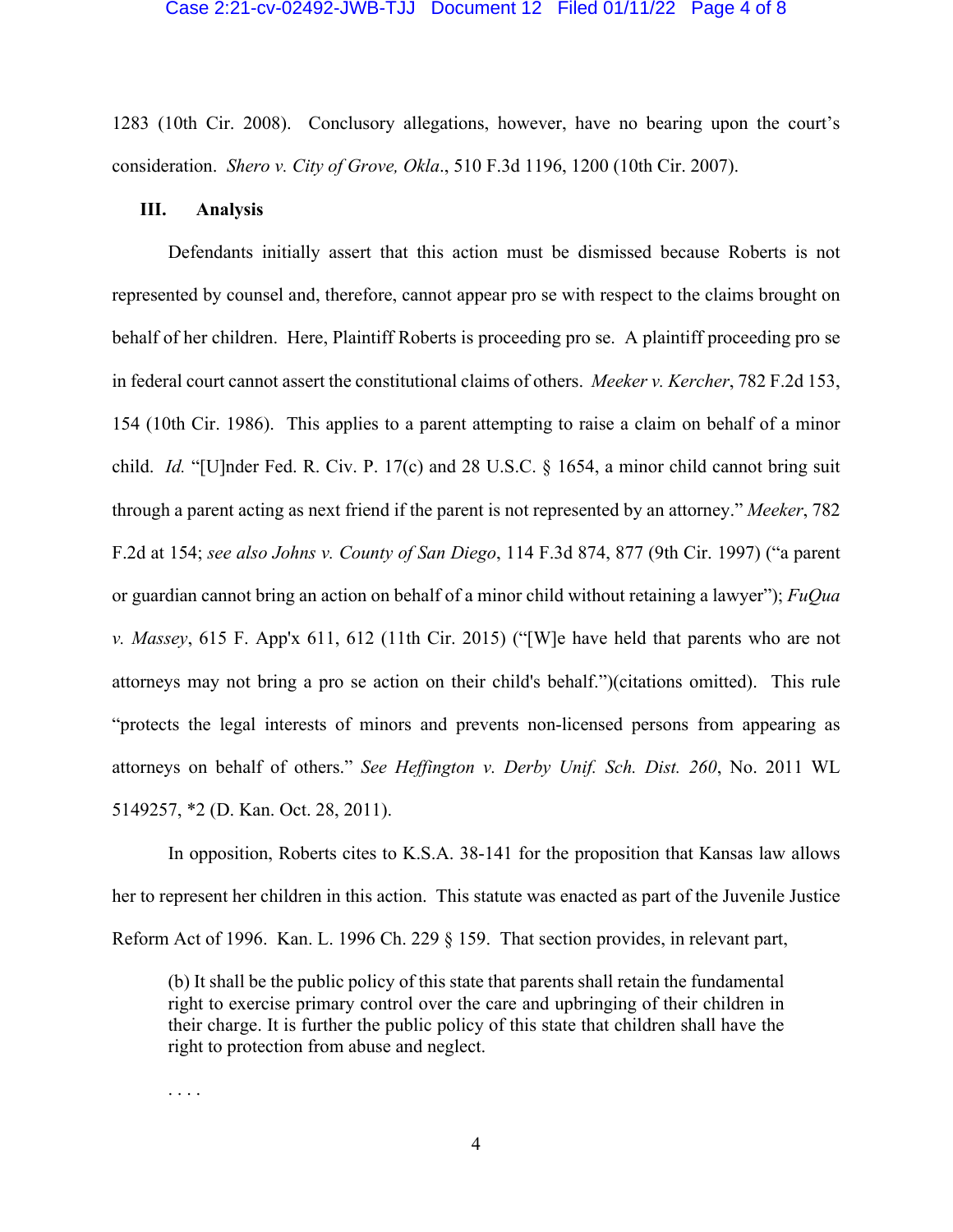(d) Any parent may maintain a cause of action in state court or in any court of competent jurisdiction for claims arising under the principles established in subsection (b). Any person authorized by law to act on behalf of a child may maintain a cause of action in the name of such child in any court of competent jurisdiction for claims arising under the principles established in subsection (b).

K.S.A. 38-141(b). Roberts relies on subparagraph (d) as authority for her to proceed pro se on behalf of her children in the instant case. (Doc. 7 at 1-2.)

 Roberts, however, does not cite to any case authority - and the court could find none - that has interpreted the statute as she has proposed. As such, Roberts' argument raises an issue of unresolved state law that need not be decided here. To the extent K.S.A. 38-141 might be interpreted to authorize a parent to proceed pro se on behalf of her children, the statutory text is limited to a cause of action arising under subparagraph (b). By contrast, Plaintiffs' claims in this case are grounded in federal law, with the exception of one claim arising under the Kansas Constitution. (CITE). Under federal law, Roberts cannot represent her children without a lawyer. Moreover, since the court will ultimately remand this case to state court, the application of K.S.A. 38-141 to any remaining state law claims is better left to the state courts in the first instance.

In connection with the motion to dismiss, the court has considered whether it has any obligation under Fed. R. Civ. P. 17(c)(2) to appoint a guardian ad litem to protect the interests of A.R. and Z.R. The court concludes it does not, as Ms. Roberts is their mother and is competent to act as their general representative, including in matters of litigation. *See e.g., Abbott v. Abott*, 68 Kan. 824, 75 P. 1041 (1904) (parent entitled to maintain suit for minor as next friend.) But because Ms. Roberts is not an attorney, she cannot maintain the federal claims on A.R. and Z.R.'s behalf without an attorney. *Meeker*, 782 F.2d at 154; *Donahue v. Kansas Bd. of Educ.*, No. 18-2012-CM, 2018 WL 3055841, \*1 (D. Kan. June 20, 2018) ("A pro se plaintiff may not represent another party – even her own child."); *Berrios v. New York City Housing Auth.*, 564 F.3d 130, 134 (2d Cir. 2009)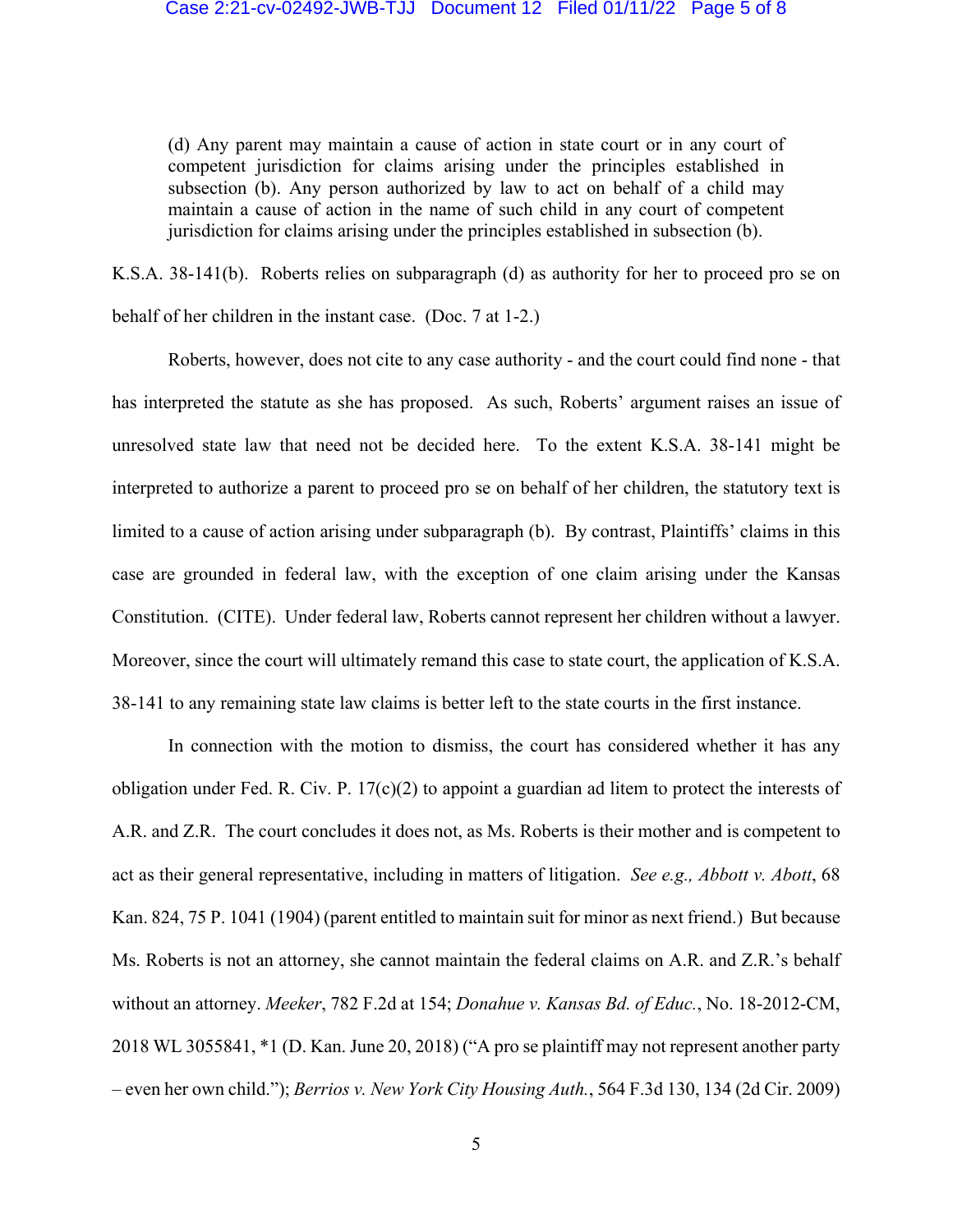#### Case 2:21-cv-02492-JWB-TJJ Document 12 Filed 01/11/22 Page 6 of 8

(fact that minor must be represented by a next friend does not alter the principle that a non-attorney is not allowed to represent another individual in federal court without counsel.)

 Moreover, to the extent that Plaintiff Roberts is attempting to raise her own federal constitutional claim, she must allege facts demonstrating standing. Article III of the Constitution limits federal courts' jurisdiction to certain cases and controversies. *Clapper v. Amnesty Int'l USA*, 568 U.S. 398, 408 (2013). Roberts must establish standing in order to invoke this court's jurisdiction. *Lujan v. Defs. of Wildlife,* 504 U.S. 555, 560–61 (1992). A court reviews standing for claims that seek both retrospective relief and prospective relief. *See Dias v. City & Cty. of Denver*, 567 F.3d 1169, 1176-78 (10th Cir. 2009). To establish standing, there must be an "injury in fact"; a causal connection between the injury and the conduct complained of; and it must be likely that her injury will be "redressed by a favorable decision." *Lujan,* 504 U.S. at 560–61; *see also D.L.S. v. Utah*, 374 F.3d 971, 974 (10th Cir. 2004).

Under the "injury in fact" prong, a plaintiff's injury "must be actual or imminent, not conjectural or hypothetical." *D.L.S*, 374 F.3d at 974. "Allegations of possible future injury do not satisfy the injury in fact requirement, though a plaintiff need not expose himself to actual arrest or prosecution to be entitled to challenge a statute that he claims deters the exercise of his constitutional rights." *Initiative & Referendum Inst. v. Walker*, 450 F.3d 1082, 1087–88 (10th Cir.2006) (internal quotation marks and citations omitted).

 The complaint states that it is brought on the minors' behalf by Roberts, their mother. The minor children are students at the school district and Roberts is alleged to be a resident and taxpayer in the school district. (Doc. 1-1 at 2.) While the complaint alleges that the mask policy unlawfully deprives Plaintiffs of "constitutionally protected interests without due process of law," the only damage alleged is that "[p]laintiffs were harmed and continue to be irreparably harmed ...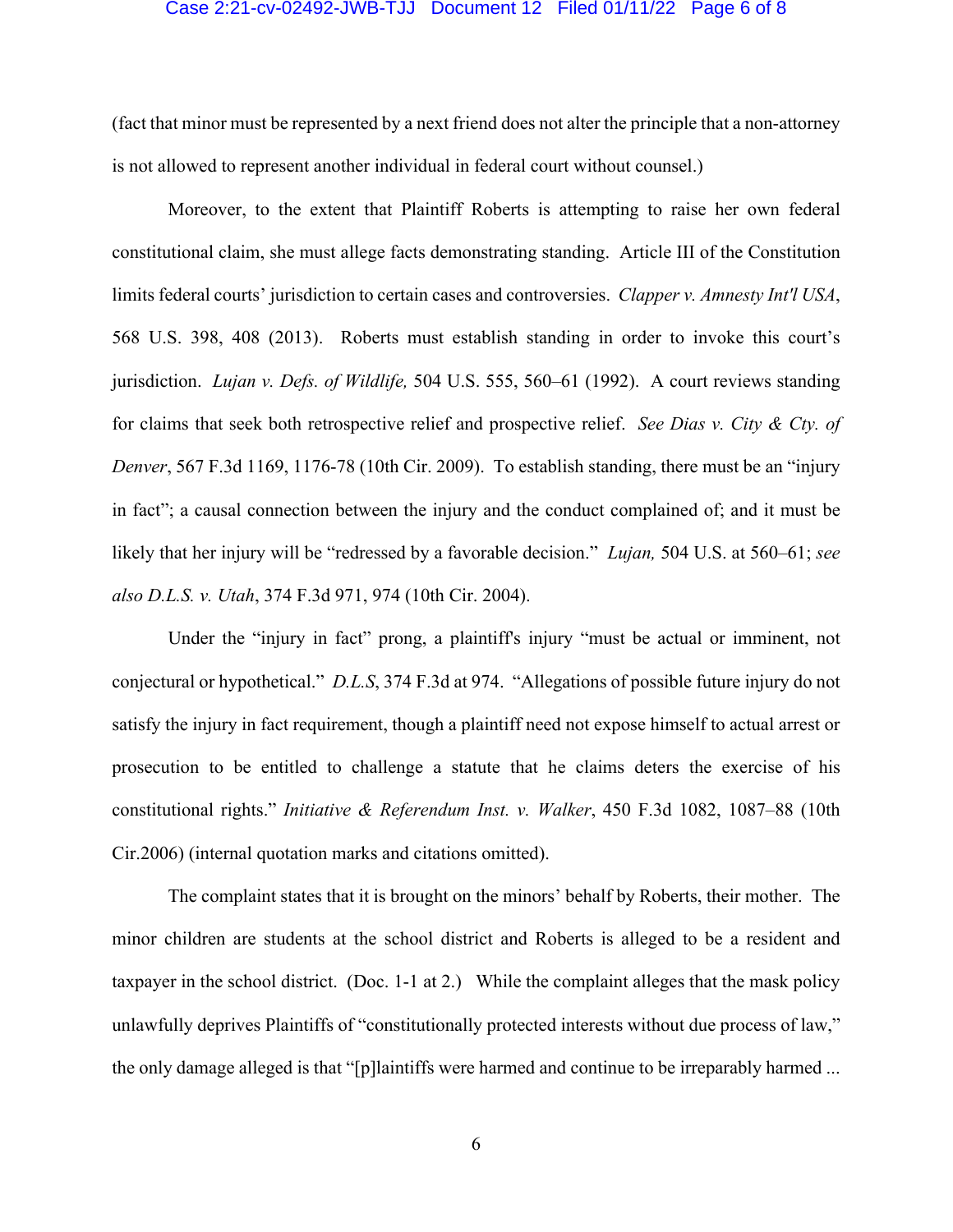### Case 2:21-cv-02492-JWB-TJJ Document 12 Filed 01/11/22 Page 7 of 8

by suffering an overall possible simultaneous drop in oxygen saturation of the blood and increase in carbon dioxide." (*Id.* at 23, 24, 25, 26.)

 Plaintiff Roberts does not allege that the policy has mandated that **she** wear a mask for any particular time. Roberts therefore does not allege that she suffered the harm alleged in this action. Rather, the alleged harm has been suffered by her children.<sup>2</sup> Roberts cannot rest her federal claims on the rights of her children. *See Heffington*, 2011 WL 5149257, \*2 (a plaintiff "must assert his own legal rights and interests, and cannot rest his claim to relief on the legal rights or interests of third parties.") To establish standing, Roberts must personally suffer "a concrete and particularized injury in connection with the conduct about which [s]he complains." *See, e.g., Trump v. Hawaii*, 138 S. Ct. 2392, 2416 (2018) ("Standing requires more than just a 'keen interest in the issue.' It requires allegations ... that the plaintiff 'personal[ly] suffered a concrete and particularized injury in connection with the conduct about which he complains.") (internal citation omitted).

 Therefore, the court finds that Plaintiff Roberts has failed to establish standing for any federal claims on her own behalf and, because she is proceeding pro se, she cannot proceed on any federal claims on behalf of her minor children. *See J.R. by & through Rizzi v. Palos Verdes Peninsula Unified Sch. Dist*., No. 221CV07656JAKAFM, 2021 WL 4553056, at \*2-3 (C.D. Cal. Oct. 5, 2021) (finding in a similar case that the parent lacked standing for any claim on her own behalf due to a lack of injury and she could not bring any federal claims on behalf of her children

 $2$  Because Plaintiff has not alleged that she personally suffered an injury and therefore lacks standing, the court declines to address whether the allegations are sufficient to give rise to an actual injury suffered by her children. *See Schwob v. Standard Ins. Co*., 37 F. App'x. 465, 469 (10th Cir. 2002) ("We need not address the issues raised on appeal by plaintiff because we hold that the district court erred by failing to dismiss plaintiff's complaint sua sponte for lack of subject matter jurisdiction based on the doctrine of ripeness."). For that same reason, the court need not address the potential mootness of this action due to the fact that the parties agree that both A.R. and Z.R. were exempted from the mask mandate within a week of filing this action.